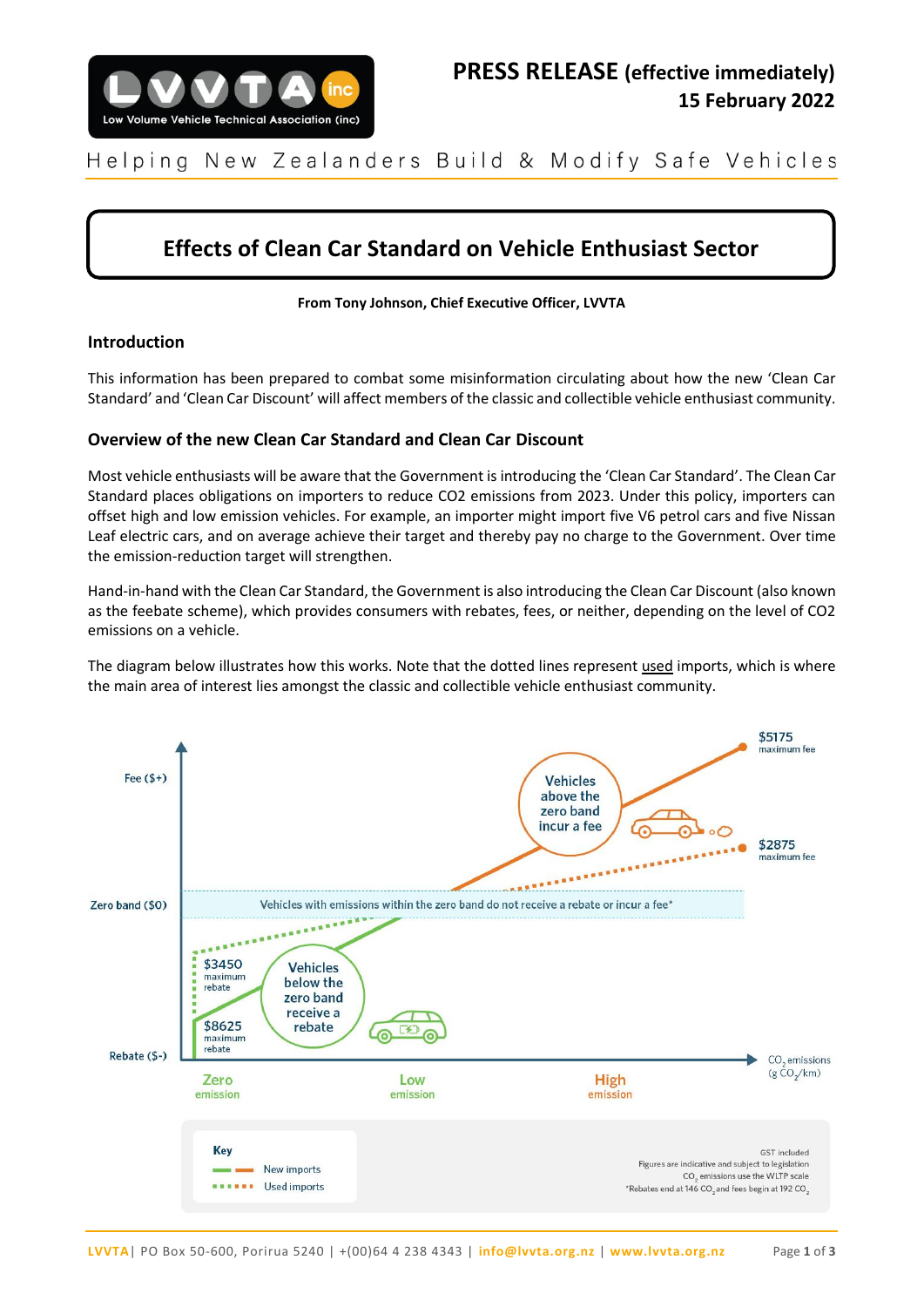# **Circulation of misinformation**

Some statements have been recently circulated via social media about the effects, for the classic and collectible vehicle enthusiast community, of the new 'Clean Car Discount' (also known as the 'feebate scheme') that the Government is introducing this year.

One statement published recently makes the following claims:

- there is a change which takes effect in November; and
- an imported car not certified by a certain date may not be able to be registered; and
- the new charge to register a classic car may be between \$8,000 and \$12,000; and
- if your classic car isn't registered before November, "…*you're \*\*\*\*\*\**".

These statements being circulated (paraphrased above) are incorrect, and I have provided some information below to summarise the actual situation.

### **Previous LVVTA Press Releases contain detailed information**

LVVTA issued a press release on 3 March 2021, called '*Effects of the '2025 Clean Car Standard' on Enthusiast Vehicles*', setting out some early information about the new 'Clean Car Standard' being developed by the Government, and how it might affect the enthusiast car community. The content of this press release is on the LVVTA website, and can be found by clicking [here](https://www.lvvta.org.nz/media-items/2021-03-03_LVVTA_Press_Release_Clean_Car_Import_Standard.pdf).

LVVTA then issued a second press release on 29 April 2021, called '*Enthusiast Vehicle Sector Submission to the 2025 Clean Car Standard*', which contained more detailed information about the new 'Clean Car Standard', and explained the content of a submission made to the Ministry of Transport by LVVTA, together with the Federation of Motoring Clubs, the NZ Hot Rod Association, and the Vintage Car Club of NZ. The content of this press release is on the LVVTA website, and can be found by clicking [here](https://www.lvvta.org.nz/media-items/2021_04_29_LVVTA_Press_Release_Clean_Car_Import_Standard.pdf).

The information contained in those two press releases has not changed, and should be read by anyone who wishes to learn more about the effects of the new Clean Car Standard on enthusiast vehicles.

### **Brief outline of the facts**

Rather than repeating the information contained in those press releases here, to follow are the basic facts that most vehicle enthusiasts will be interested in.

- Firstly, and least importantly, the date that the new Clean Car Standard takes effect is 1 April 2022. The date of November being mentioned has no relevance to the new Clean Car Standard.
- Secondly, and most importantly (as stated in the 3 March 2021 press release), the Ministry of Transport is well aware that the enthusiast vehicle community exists, it has consulted with LVVTA extensively about the enthusiast vehicle sector, and it has no intention whatsoever of adversely impacting our hobby. In fact, quite the contrary.
- There is nothing in the Clean Car Standard (or any other standard being introduced in the foreseeable future) that would prevent someone from importing and registering an enthusiast vehicle in New Zealand.
- From 1 April 2022, every high-emitting vehicle (other than vehicles which fall into an 'excluded vehicle group') being registered in New Zealand for the first time (known as 'entry certification') will be subject to a charge, which will offset the rebates that are being provided to purchasers of low-emitting vehicles. The charge is applicable only once (when the vehicle first enters New Zealand and is registered). The charge does not apply to vehicles already registered in New Zealand.